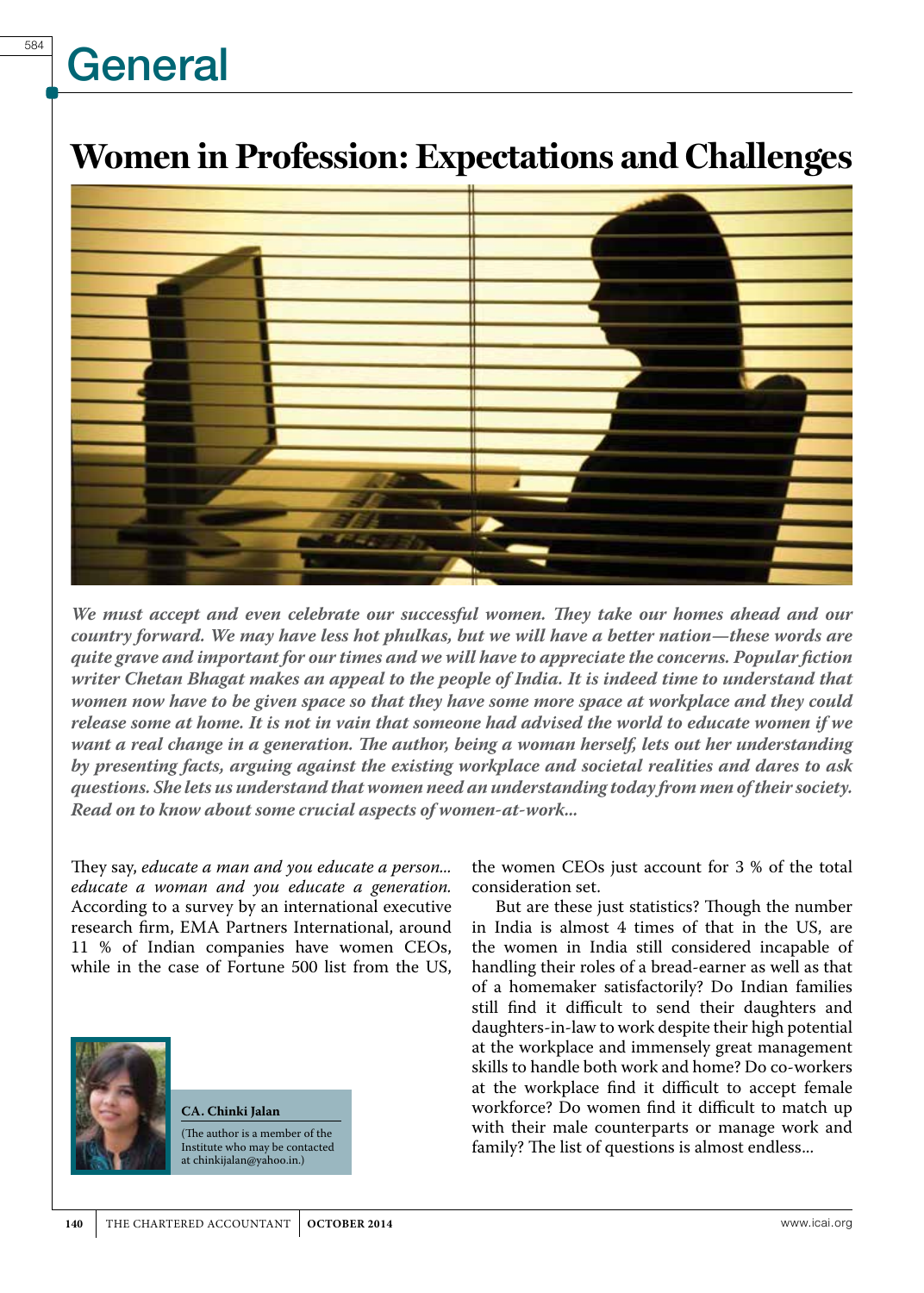585

A study has found that working women in India are the most ambitious. Their ambition is twice of that of the US women, for that matter. They fare remarkably well in the difficult act of balancing their household and walking up the career ladder. But what good can such ambition do if one cannot convert that to reality.

Working women in India face lot more challenges than their counterparts in other parts of the world. In India, men do not contribute to most of the household chores; it is women who have to cook, clean the house, do the dishes, wash the clothes, get the children ready for school, *etc.* Men take care of some chores that have to do with outside-the-home affairs. So, a major burden of running a family is on the shoulders of women. It was alright for women to handle all the chores as long as they were just homemakers. Now, with the increasing need to get some income for their family, women work all the more harder. They take up a job and handle their household chores as before, *i.e*. as they handled as a homemaker, while men's role has not changed much.

Therefore, the following statement of Forbes magazine founder B. C. Forbes, applies to women who wish to achieve something in life: *Think not of yourself as the architect of your career but as the sculptor. Expect to have to do a lot of hard hammering and chiselling and scraping and polishing.*

#### **NEED FOR CAREER: A WOMAN'S PERSPECTIVE**

Women in today's world are eloquent, ambitious and forceful, and they are exhilarated about being part of the transfusion of the country. They understand the opportunities and they are quite keen to exploit them. Women nowadays make good use of all the opportunities of getting educated. Families too appreciate this situation and take pride in the fact that women are excelling in education. But the problem arises when women decide to work. Even in many developed and educated families, women are not encouraged to work. But such families that do not appreciate women who work, must try to understand the women's perspective and their degree of frustration, when they are not able to work despite having the potential to do that. Ultimately this adds to their stress, which affects both their mental and physical conditions.

Working women scramble to run two lives one at home and another at work. They want to be good wives and mothers, but they also want to

Women nowadays make good use of all opportunities of getting educated. Families too appreciate this situation and take pride in the fact that women are excelling in education. But the problem arises when women decide to work.

be intellectually stimulated by a challenging career or at least bring in a second income to help their households get by. Things are tough for women in India, but, as Sylvia Ann Hewlett, the founding president of the Center for Talent Innovation, says: *they certainly aspire.* If proofs are required, consider, for example, three major banks in India— Axis, ICICI and HSBC India—are headed by women; no one could imagine women here once upon a time.

The status of Indian women has undergone a considerable change. Indian women are far more independent and a majority of them are unaware of their legal rights, such as right to work, equal treatment, property and maintenance. There are other factors that affect their quality of life such as age of marriage, extent of literacy, role in the family and so on. In many families, women do not have a voice in anything, while some may have a dominating role. The result is: *empowerment of women in India is highly unbalanced and with huge gaps.* Economically, the independent and literate live a kind of life that other women tend to envy about. This disparity is a cause for worry because there is no balanced development.

**STAGES IN A WOMAN'S CAREER LIFE CYCLE: Stage 1: Preparing for a career:** This is a phase where girls as students, are very enthusiastic about their studies and career prospects that await them consequent to the successful completion of studies and professional education they strive for. Generally, parents and the families, barring some, are more than supportive towards the girls in the completion of their studies and excelling in their examinations.

**Stage 2: Work and family life:** As soon as the girls qualify with their degrees so that they earn after a lot of hard work, patience and determination, they are in their mid or late 20s and about to enter the job market and, at this stage, they at times face resistance from their families, parents and in-laws, and sometimes even by their society. They at times face a discriminatory behaviour at workplace too.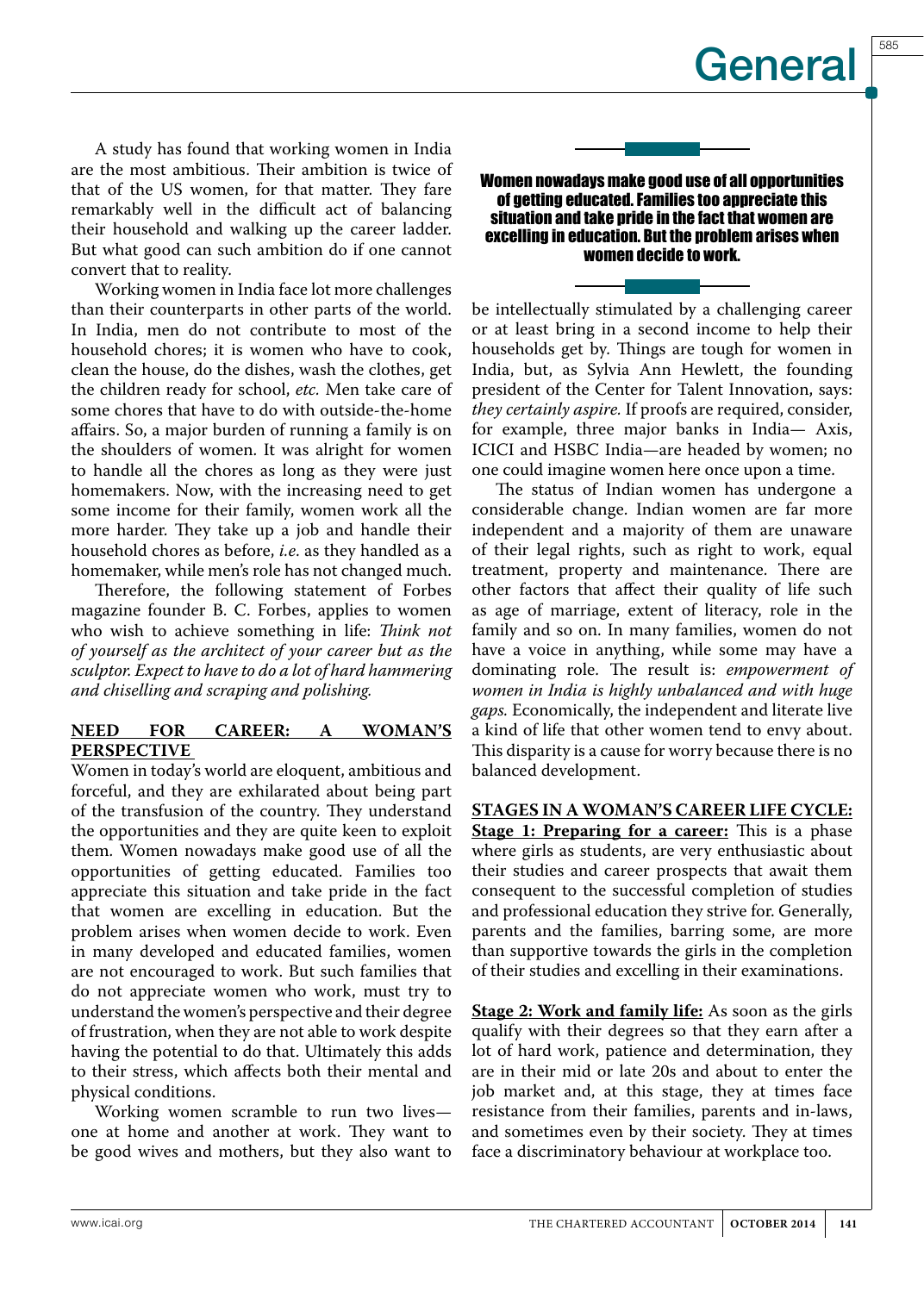## **General**

**Stage 3: Decision- the bolder step:** At this stage, they enter a phase when they have to decide if they should pursue what they wish to pursue and to what extent they should pursue, while they juggle between various factors including dreams, career, family, health, society, *etc*. At times, they fall prey to the unjustified demands and expectations of their society and family. However, a few, keeping in mind their potential and skill, decide to take up the task of handling the two with utmost sincerity and hard work.

#### WORKPLACE CHALLENGES:

**1. Mental Pressure:** At the workplace, women often find people with a preconceived notion that women can never be at par with their male counterparts and that they will not be able to undertake some of the work which men can accomplish easily. Such ready perception at a workplace creates a negative mental attitude in the minds of women employees and, as a result, they find it difficult to continue their work in this environment, where already there is a question mark on their potential. This decreases their professional drive to some extent.

**2. Sexual Harassment:** Mostly, women employees tend to be concentrated in middle and lower level services where generally men are their immediate superiors, and such a situation gives men an opportunity to exploit their female subordinates. It is a very difficult situation for women when they get a hint of getting sexually harassed and exploited. Once they refuse such advancements, their professional life may suffer. There have been several cases of sexual harassment at a workplace recently, even involving women from senior management. If women are praised for their work or promoted on merit, their colleagues do not hesitate to attribute such success to their gender and, in some cases, sexual advantages too. Women at the workplace have to undergo similar and many more psychological pressures and, at times, these lead to difficult professional situations.

If women are praised for their work or promoted on merit, their colleagues do not hesitate to attribute such success to their gender and, in some cases, sexual advantages too. Women at workplace have to undergo similar and many more psychological pressures and, at times, these lead to difficult professional situations.

**3. Discrimination:** Women are often deprived of promotions and growth opportunities at workplace in India. A majority of them continue to be denied their right to equal compensations, under the Equal Remuneration Act, 1976 and are often underpaid in comparison to their male counterparts even when they are equally competent. Such situations often occurs in the labour-oriented industry.

#### CHALLENGES IN FAMILY:

**1. Conservative attitude of society:** Very often, society tries to impose its outdated and selfproclaimed diktats on ambitious women who strive to achieve great heights.

**2. Age-old assigned rules:** The typical age-old myth that men are the bread-earners and women are the home-makers, is still being observed in many families and this lowers the morale of their women members and brings down their ambitions, especially in cases where women are mentally not strong and not aware of their fundamental rights.

**3. Unsupportive attitude of family members:** Often families do not support their women in moving out and achieving what they deserve and this puts a major hindrance in the way of their growth and professional development.

**4. Status symbol:** Allowing women to work outside a family is often associated by traditional families with the fact that male members are not able to earn enough or the desired amount. This attitude stops families to allow women to work, where male members earn a lot.

**5. Self-induced guilt:** Indian women face another issue of self-induced guilt as they are not able to give enough time to their families due to their professional commitments. This again has to do with the traditional myth about gender and its associated roles, *i.e.* that women are homemakers. Such situations demand some understanding and cooperation from their relevant families and society.

#### ORGANISATIONAL CONSEQUENCES DUE TO PROBLEMS FACED BY WOMEN:

Due to various problems faced by women at workplace, organisations also face bad consequences:

- • Increased absenteeism and dropout rate
- Reduced efficiency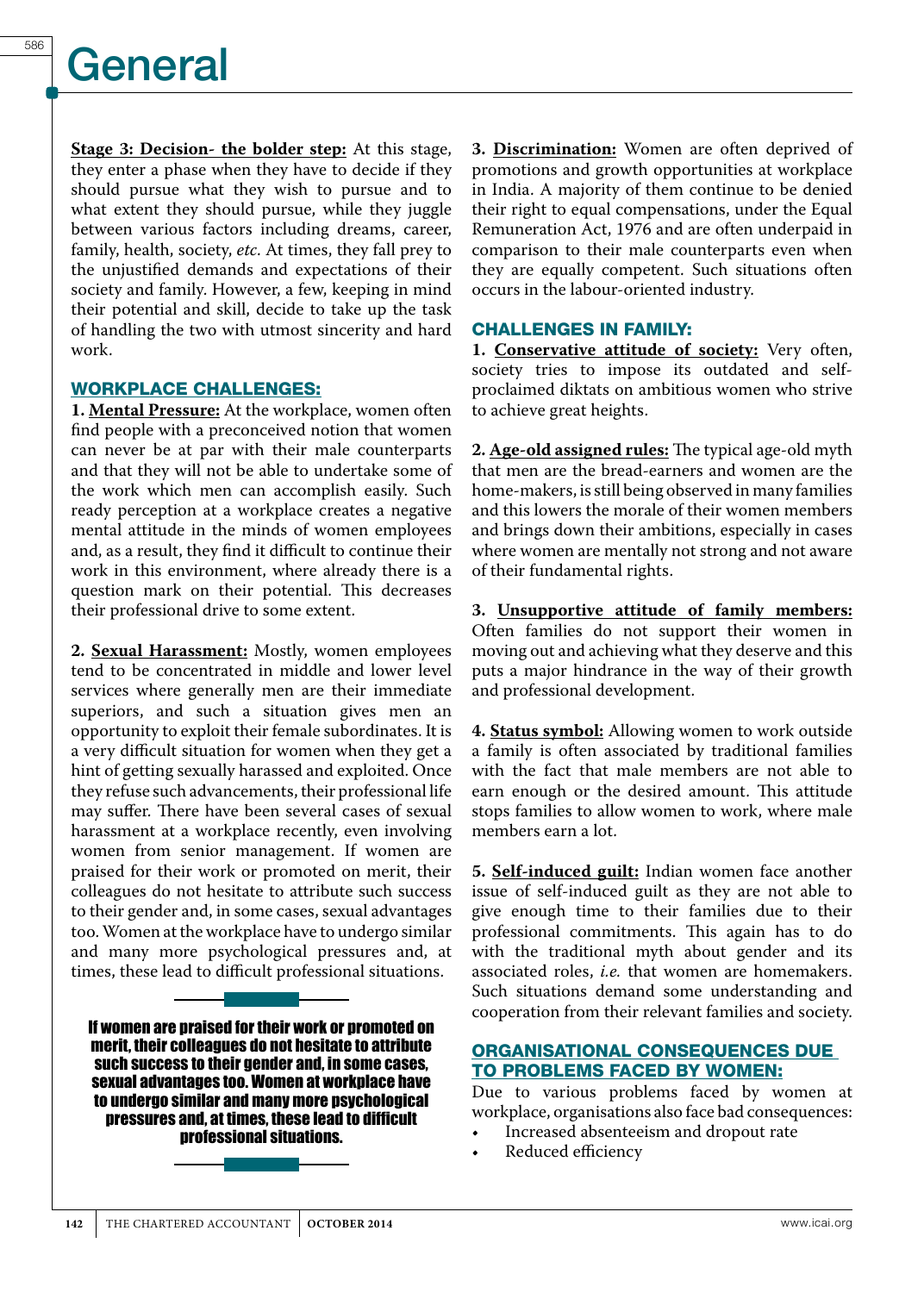587

Relationships are very important part of our lives. But relationships do not end with our family members. Yes, we need to be a good daughter, sister, wife and a mother, but at the same time we need to fulfil our duty towards our own self. Yes, we have to love our self.

- Additional recruitment and training cost due to employee attrition
- Loss of professional image in the market
- Lawsuits and high legal costs involving court fees, settlements, *etc.*

#### CONSEQUENCES OF PROBLEMS FACED, TO WOMEN THEMSELVES:

**1. Mental stress:** Ambitious women with enormous potential and skills are often seen to suffer from mental stress when their spouse, family or workplace colleagues are not supportive professionally. The unsafe work environment adds to their plight even more.

**2. Loss of health:** Working women face health issues to a much greater extent than others because of the hectic schedule accompanied by unsupportive attitude of people in their circle. Due to the pressure of handling a lot of duties together, women often tend to lose the most important asset, *i.e.* their health.

**3. Frustration:** Women in profession ultimately face a lot of frustration due to denial, especially when they know that what they desire is something which belongs to them by right. There is nothing wrong in demanding or wanting to achieve these.

#### RESPONDING TO CHALLENGES:

**1. Let it be:** Do not think too much about what others would say. Be yourself and do your best in both the sectors. It is better to be an average in both than zero in one and best in others. So plan things that way. To pick and savour the happy moments from your life or give in to the stress—choice is entirely yours.

**2. Ask for help:** Do not try to be a superwoman...you are not one. Don't try and do all things by yourself. Ask for help from your spouse and family in daily work. It is not necessary to score an A+ in everything. Just an A or a B+ is not bad either, when you have so many things to manage.

**3. Respect yourself:** For others to respect us, we have to first respect ourselves and also the other women folk around us. No matter what others have to say, we need to believe in ourselves and strive for our betterment.

**4. Don't lose yourself:** Relationships are a very important part of our lives. But relationships do not end with our family members. Yes, we need to be a good daughter, sister, wife and a mother, but at the same time we need to fulfil our duty towards our own self. Yes, we have to love our self.

**5. Learn to say 'NO':** Whether it's a co-worker asking you to spearhead an extra project or your child's teacher asking you to organise a class party, remember that it's OK to respectfully say a no. When you quit accepting tasks out of guilt or some false sense of obligation, you'll have more time for the activities that are meaningful to you.

**6. Nurture yourself:** Eat a healthy diet, include physical activity in your daily routine and get enough sleep. Set aside time each day for an activity that you enjoy, such as practicing yoga or reading. Better yet, discover activities you can do with your partner, family or friends— such as hiking, dancing or taking up some extracurricular activities.

**7. A word for the family:** In families, people living together understand each other and be each other's strength. So, next time when you sit with your eight-year old daughter, do give her examples of great women like Chanda Kochar and Indra Nooyi, besides talking about very social grannies and aunts being such good cooks. You never know, she may be one of them tomorrow.

Let's have a reading of what Chetan Bhagat has to say about Indian working women:

*"My mother worked for 40 years. My wife is the COO at an international bank. It makes me proud. She doesn't make phulkas for me. We outsource that work to our help, and it doesn't really bother me. If my wife had spent her life in the kitchen, it would have bothered me more.*

*One, a man who marries a career woman gets a partner to discuss his own career with. A working woman may be able to relate better to organisational issues than a housewife. A*